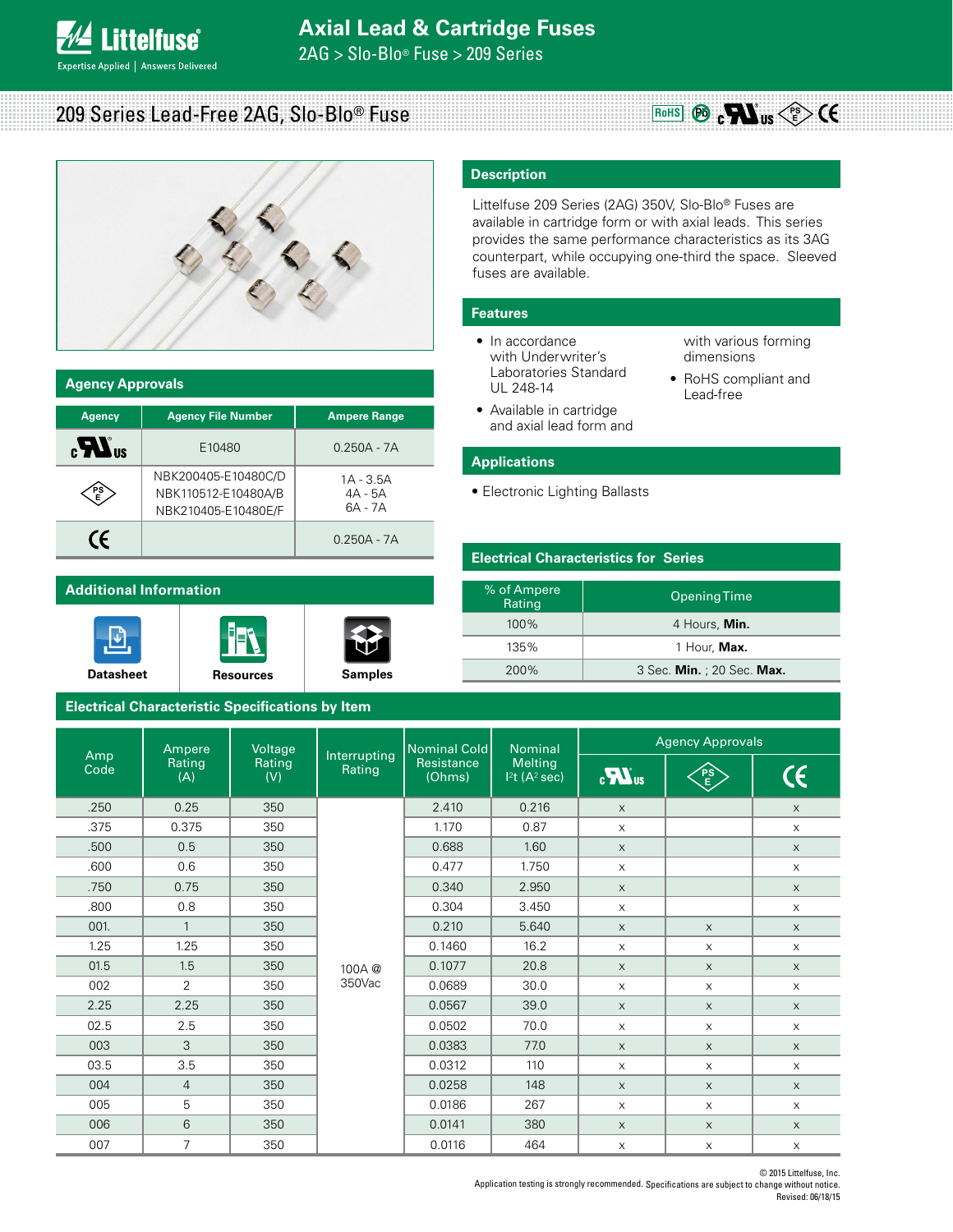# **Axial Lead & Cartridge Fuses**

2AG > Slo-Blo® Fuse > 209 Series



#### **Temperature Re-rating Curve**



Note

Rerating depicted in this curve is in addition to the standard derating of 25% for continuous operation.





# **Soldering Parameters - Wave Soldering**



#### **Recommended Process Parameters:**

| <b>Wave Parameter</b>                    | <b>Lead-Free Recommendation</b>   |  |  |
|------------------------------------------|-----------------------------------|--|--|
| Preheat:                                 |                                   |  |  |
| (Depends on Flux Activation Temperature) | (Typical Industry Recommendation) |  |  |
| Temperature Minimum:                     | $100^{\circ}$ C                   |  |  |
| Temperature Maximum:                     | $150^{\circ}$ C                   |  |  |
| Preheat Time:                            | 60-180 seconds                    |  |  |
| Solder Pot Temperature:                  | 260°C Maximum                     |  |  |
| Solder DwellTime:                        | 2-5 seconds                       |  |  |
|                                          |                                   |  |  |

## **Recommended Hand-Solder Parameters:**

Solder Iron Temperature: 350°C +/- 5°C Heating Time: 5 seconds max.

**Note: These devices are not recommended for IR or Convection Reflow process.**